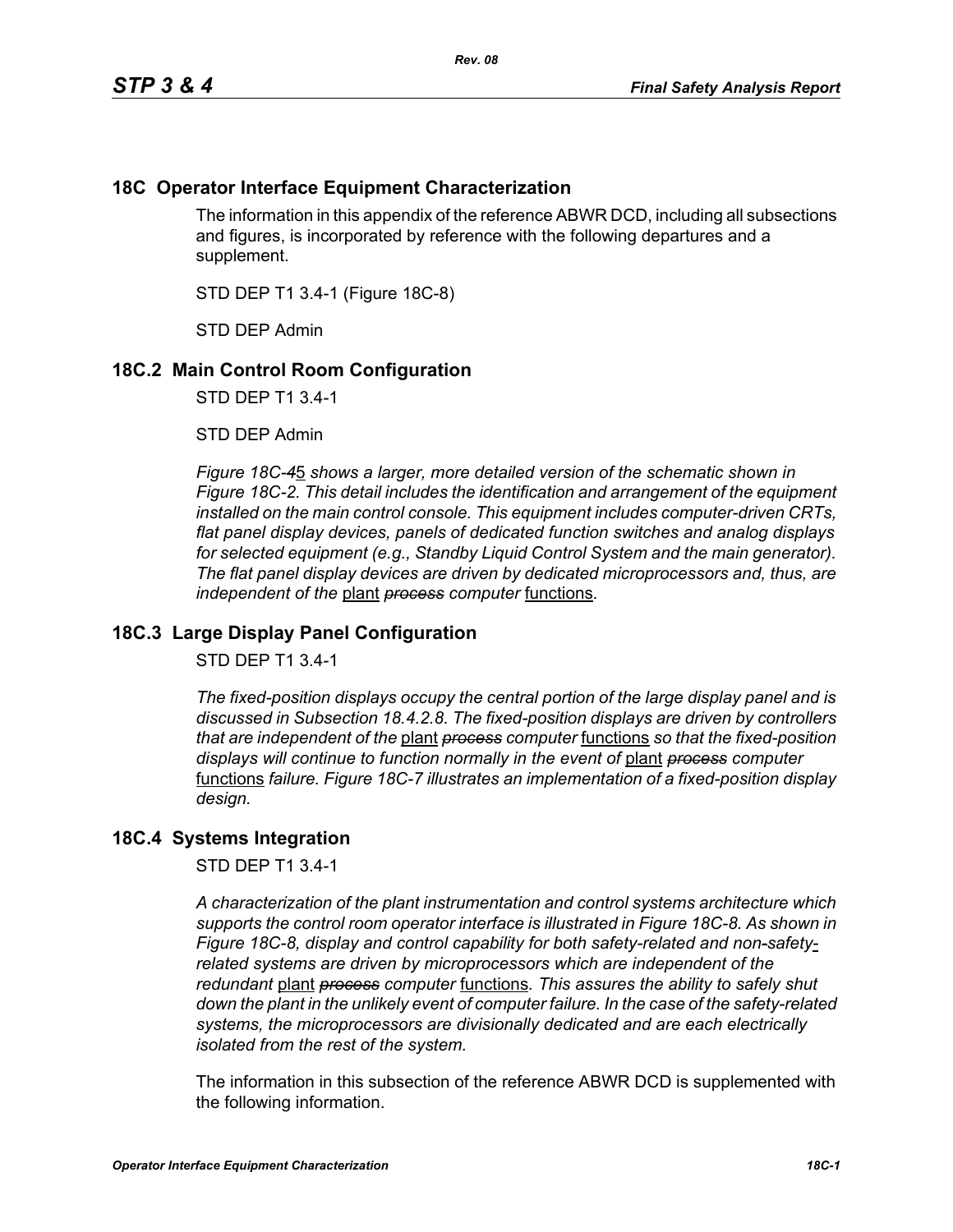The instrumentation and control systems architecture is not identical to the conceptual design described in Appendix 18C. The changes in the next paragraph reflect the architecture and configuration.

*The plant-wide, fiber-optic Essential Multiplexing System (EMUX) provides the communications network for the system. This multiplexing system is actually a series of data acquisition and control networks, separate networks being provided for safety related and non-safety-related plant systems.* The data communication function includes both safety-related and non-safety-related communication performed by separate networks as described in Section 7.9S.